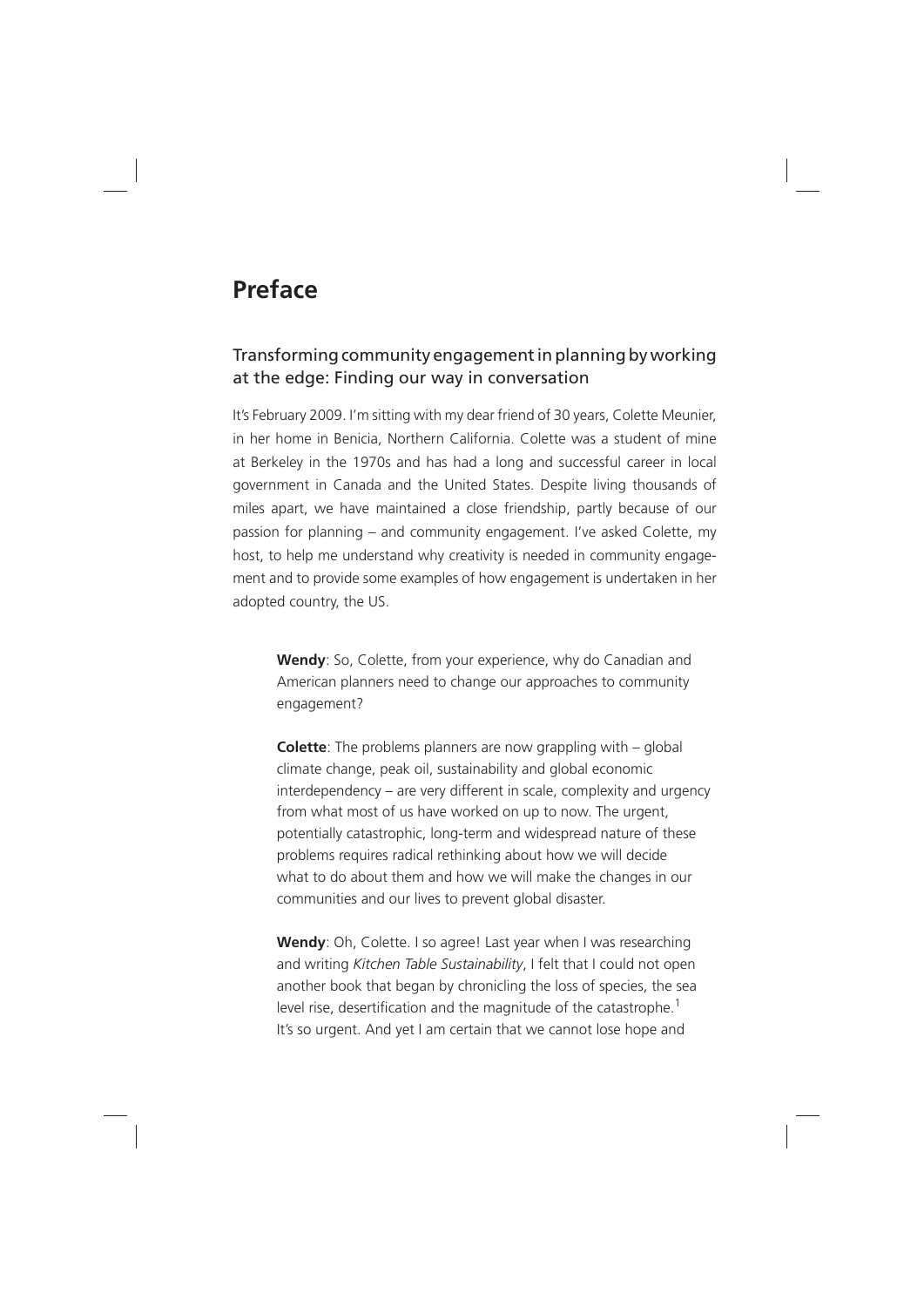become dispirited. If we lose our creativity in the midst of all these crises, we will be doomed.

Why do *you* think we need to focus on changing *community* planning?

**Colette**: Finding the solutions to the problems we face will draw on all of our ingenuity and the implementation of the solutions won't just change the physical infrastructure of our communities – it will change how we live our everyday lives. Local government is the governmental level that is most accessible to people in general. It is the one most people have the greatest contact with and the one that has the most direct and visible effect on people's daily lives. I believe that it is at this level that we will most meaningfully grapple with solutions and implement them. However, for us to be successful, we will need to change how we engage people in the planning process.

**Wendy**: Can you give me a sense of a typical community-planning process?

**Colette**: The public agencies I worked for or observed have a strong commitment to public participation, often extending far beyond the minimum legal requirements. Part of starting a planning process includes setting up a specific public participation program for the specific planning effort, which may include methods such as a steering committee, a series of public forums or community meetings, administering a questionnaire, stakeholder interviews, publishing a newsletter about the planning process or a combination of methods.

The planning process may vary from municipality to municipality or change based on what the planning process is addressing, but generally, the typical community-planning process starts with professional staff or consultants collecting data, analysing trends and identifying issues. This information is presented to the public. The next step is to develop a range of alternatives that addresses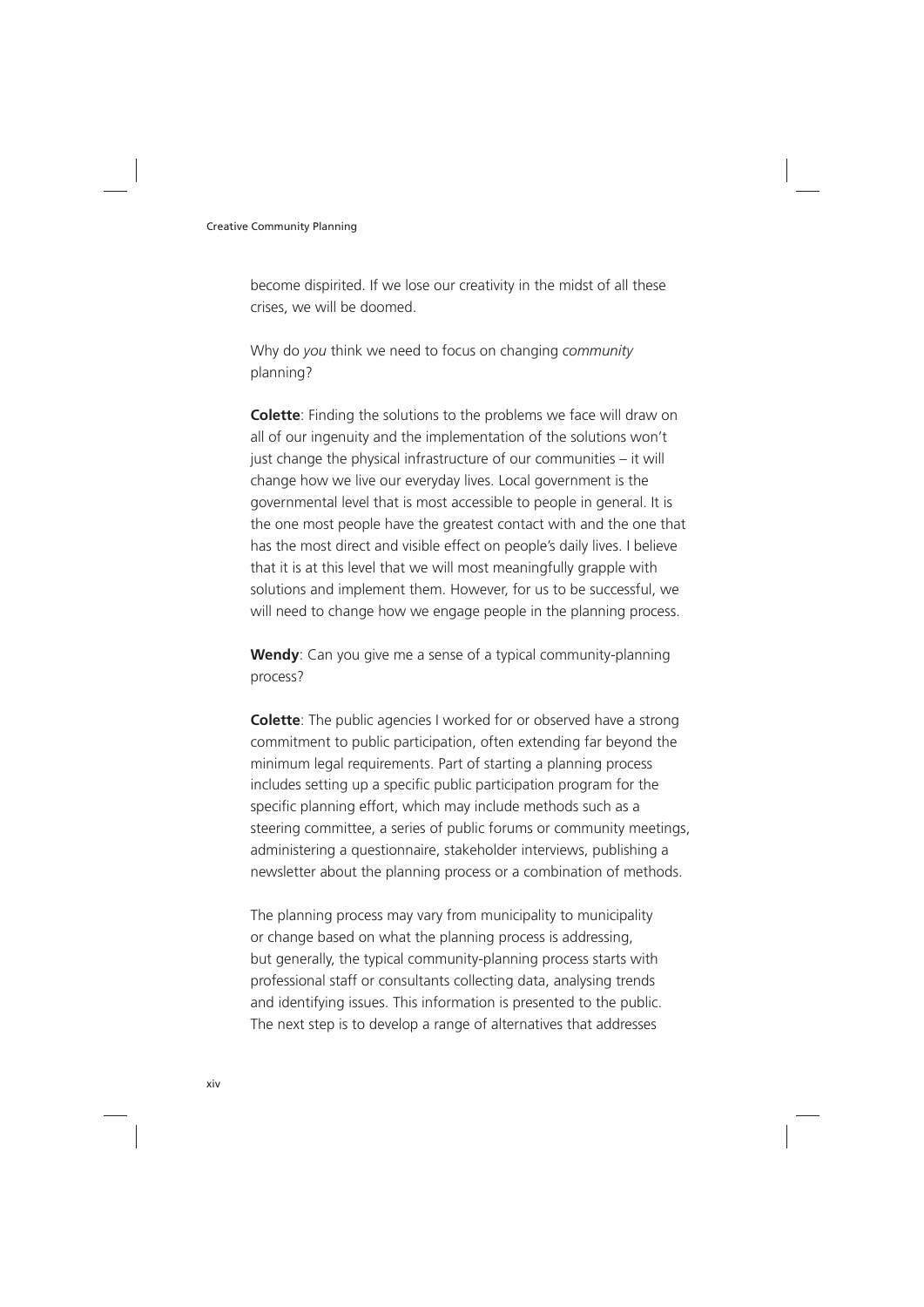the community concerns and issues. The alternatives are publicly evaluated and discussed to select a preferred alternative or alternatives. The plan is prepared based on the preferred alternative and is then subject to formal public review, hearing and adoption by elected and appointed decision-makers who make the final decisions about the plan. The plan policies and implementation programs mostly focus on what is in the control of the local community. Only occasionally do they include coordination with other levels of government and agencies or seeking changes in state or federal legislation and programs. They rarely propose any changes to our free-market economy.

**Wendy**: And what about adoption of a plan? What typically happens in that phase?

**Colette**: As proposed plans are considered for adoption, local councils are lobbied by lots of people, each trying to get a change in the proposed plan to address their individual interests. Once plans are adopted, they are often amended to address individual issues but only infrequently comprehensively reviewed and updated. Few communities have processes in place to monitor implementation of the adopted plan's policies and programs. Finally, the adoption of the plan concludes the public engagement process and the participatory program ends.

**Wendy**: What factors constrain community engagement, in your experience?

**Colette**: I would say public complacency and limited funding. Only a small percentage of a community's population participates in most planning efforts. People don't participate for many reasons. Some people are already very busy with their jobs, family and friends and feel they do not have time to participate. Others are generally pretty satisfied with their communities, feel no sense of urgency to seek changes and think others will adequately represent their concerns

xv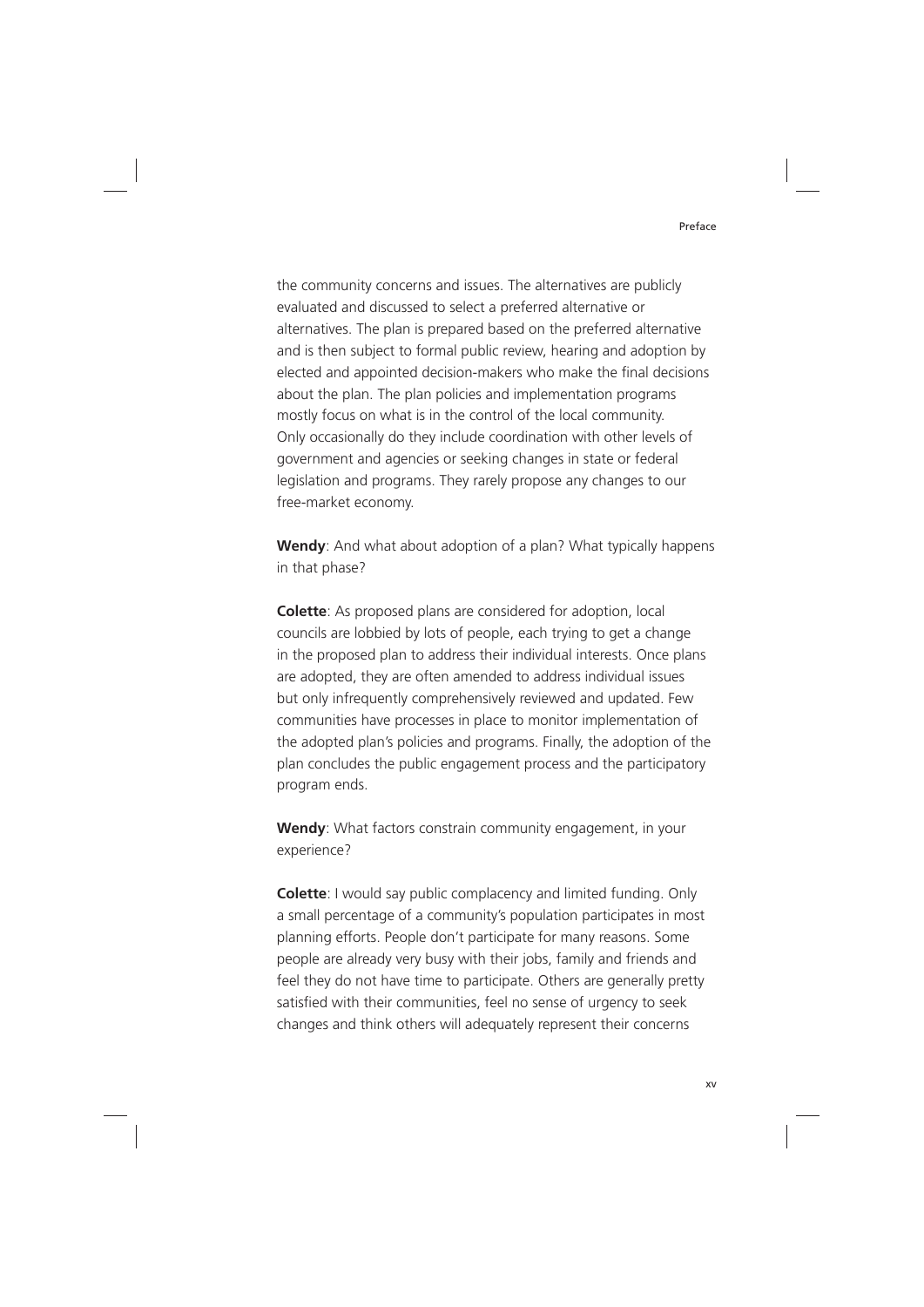and issues. Some are cynical and disillusioned about whether the plan or their participation in the preparation of the plan will make any meaningful difference. Sometimes, people find the planning outcomes to be technical, abstract or otherwise hard to translate into concrete, foreseeable outcomes.

**Wendy**: What usually happens when the money runs out?

**Colette**: That's a good question. Public agencies often cannot afford to allocate sufficient staff resources, training or money for public engagement methods that reach a broader cross-section of the community and draw them into the planning process. Those who do participate are likely to be organized or powerful groups, such as bicycle advocates or business interests, those whose property interests will be directly affected and those with strong opinions and interest in the issues to be addressed by community planning. And, no surprise, many American planning processes are combative and argumentative, conclude with disaffected participants who do not support the adopted plan and result in litigation.

**Wendy**: Hmmm. That's a good point. When the belts tighten, can we still be creative? We may need to add an additional dose of ingenuity to our creativity. So, how robust do you think current approaches are to address the challenges we see coming down the pike?

**Colette**: Well, I am afraid that in this country our current approaches will not successfully address problems like global climate change. Our understanding of the causes, mechanisms and rate of climate change is rapidly changing and evolving. The development of solutions to address climate change is occurring in a variety of disciplines, in the public, private and non-profit sectors and in countries around the world. Successfully addressing climate change will require drawing on the wisdom and creativity from all these sources for solutions and likely require significant changes in how we live our daily lives, especially in North America. That's only going to happen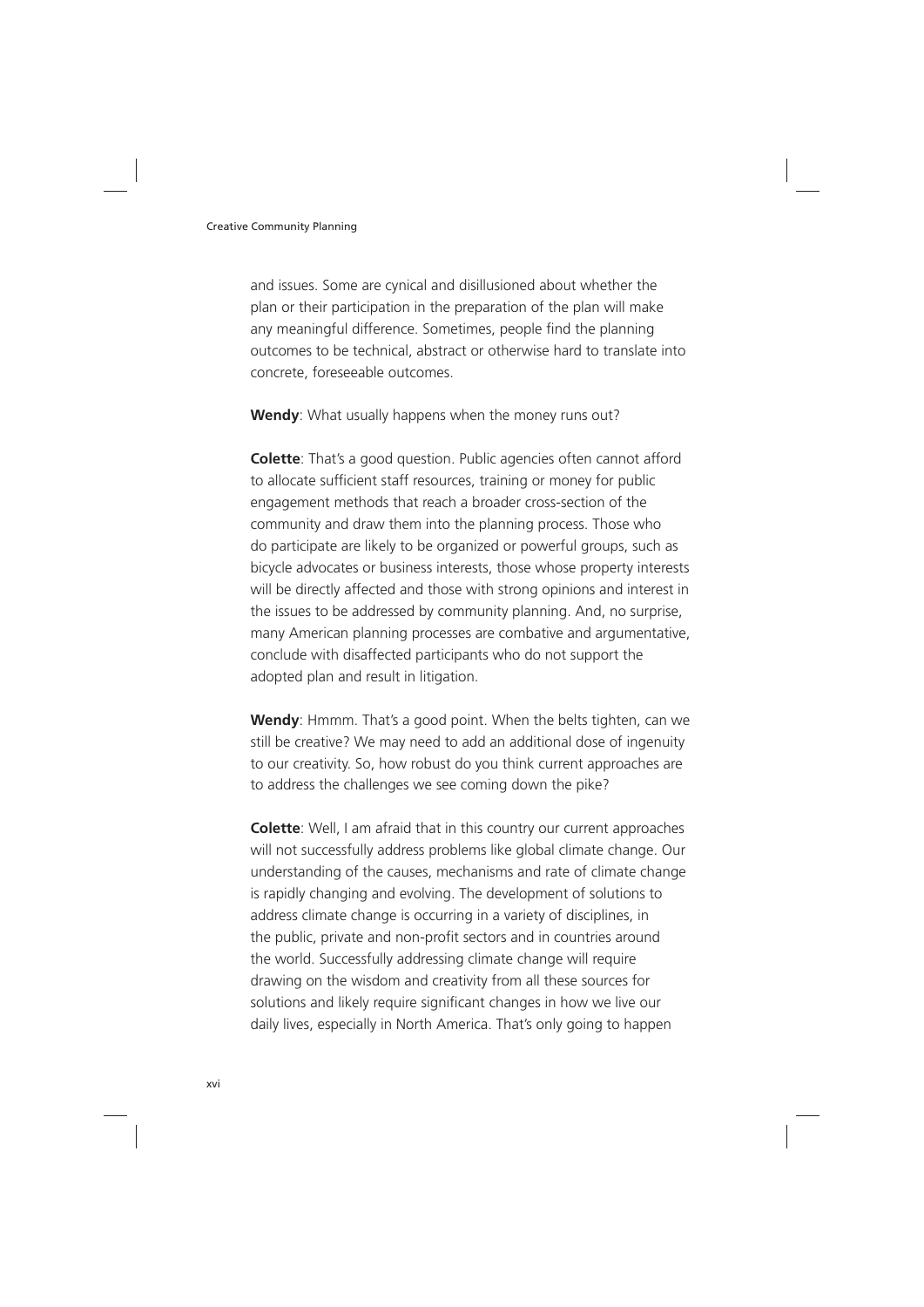with profound common understanding, acceptance and ongoing commitment to making the changes.

**Wendy**: I totally agree. The same applies in Australia, of course. We're huge culprits when it comes to carbon emissions, for example. One of the challenges for *Creative Community Planning* (and certainly for *Kitchen Table Sustainability*) is to help people come to understand that in many cases 'less is more'.

What changes do *you* think are necessary, Colette?

**Colette**: I believe that the following changes in community planning and public engagement are needed to address the problems we face:

- Creative, more extensive public engagement.
- Public engagement throughout the life of a community plan.
- Coordination and collaboration across disciplines, levels of government and sectors of the economy.

Generally speaking, the reasons given for public engagement processes include:

- Finding out the public's preferences.
- Incorporating the local knowledge of community members.
- Advancing fairness and justice.
- Legitimizing public decisions as inclusive and democratic.
- Complying with legal requirements for public notice and hearing.<sup>2</sup>

**Wendy**: And what about simply paying more attention – or listening – to the community? And to communities?

**Colette**: That's my point, really. The basic purpose of public engagement is *engagement*. Most people will agree that these urgent problems must be addressed if we are to be successful in addressing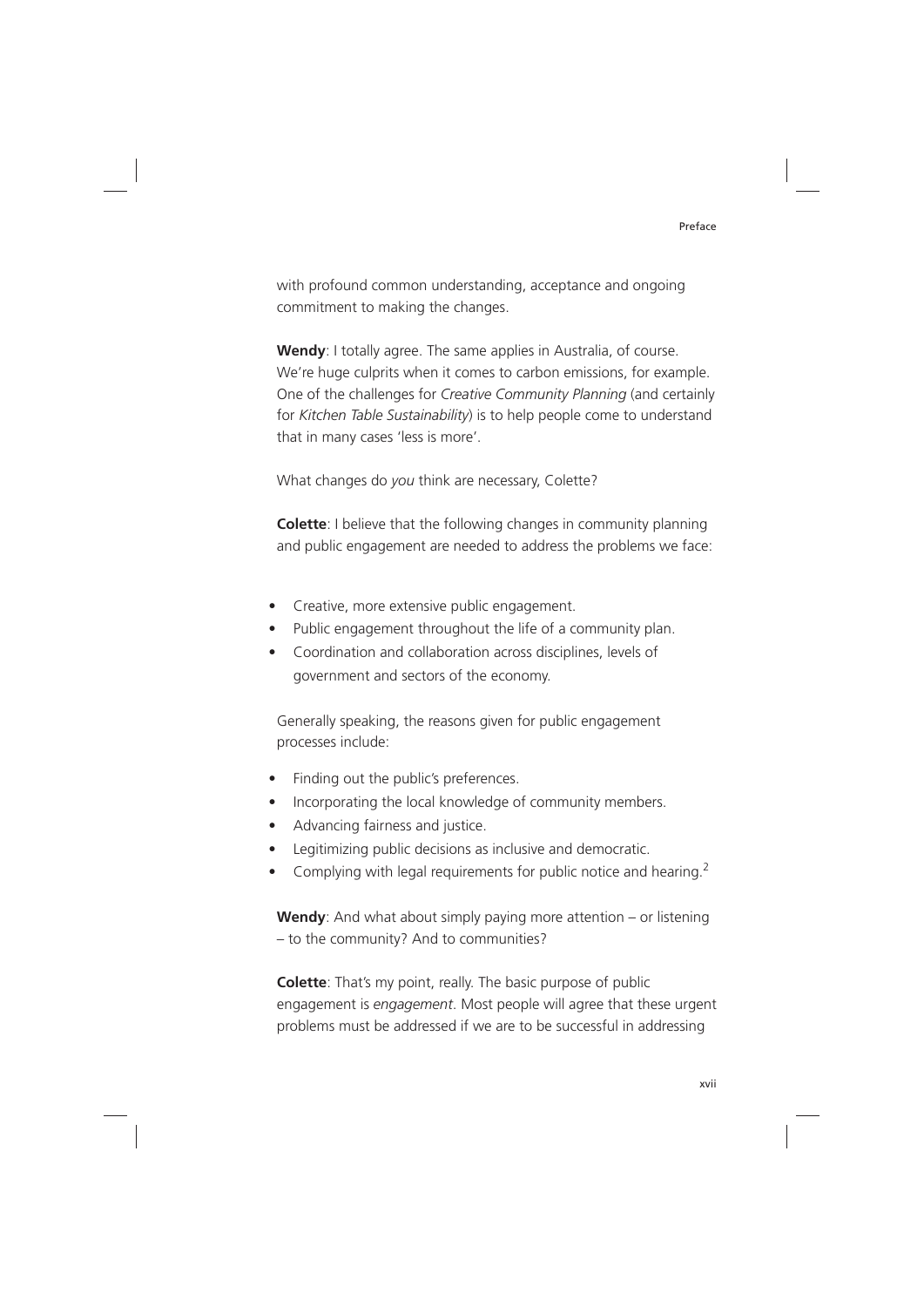the challenges of global climate change, peak oil, sustainability and global economic interdependency. They will also be interested in learning more and contributing their knowledge and perspectives to the evolving understanding of the problems and will be committed to making the necessary changes in our lives and in our society.

**Wendy**: Can you spell out some specific reasons or rationales?

**Colette**: Yes. An important reason for public engagement processes is to develop and share a common understanding. A second important reason is to nurture and mutually reinforce heartfelt, widespread commitment to implementation of the plan's recommendations. We are asking people to make significant changes in how they live. This will best occur if people have had meaningful participation in preparing the plan and its recommendations and an ongoing voice in assessing the efficacy of the plan and its implementation.

Our community planning processes will need to identify and incorporate more community leadership, consensus building and negotiation. This is hard to do where all the public engagement is *advisory*. How do parties negotiate and make tradeoffs when these may be ignored or undone by the ultimate decision-makers? Public engagement processes may need to culminate in different decisionmaking processes.

**Wendy**: Everyone's talking about diversity these days. To what extent is addressing diversity part of your philosophy?

**Colette**: It's very important. Diversity will be essential to ensuring that we draw on all of our collective knowledge and consider all concerns and values to craft successful solutions that will be widely embraced. To be successful, we will have to have a level of commonality of purpose, openness and the willingness to listen and learn from others that I have seen only rarely and in relatively small settings.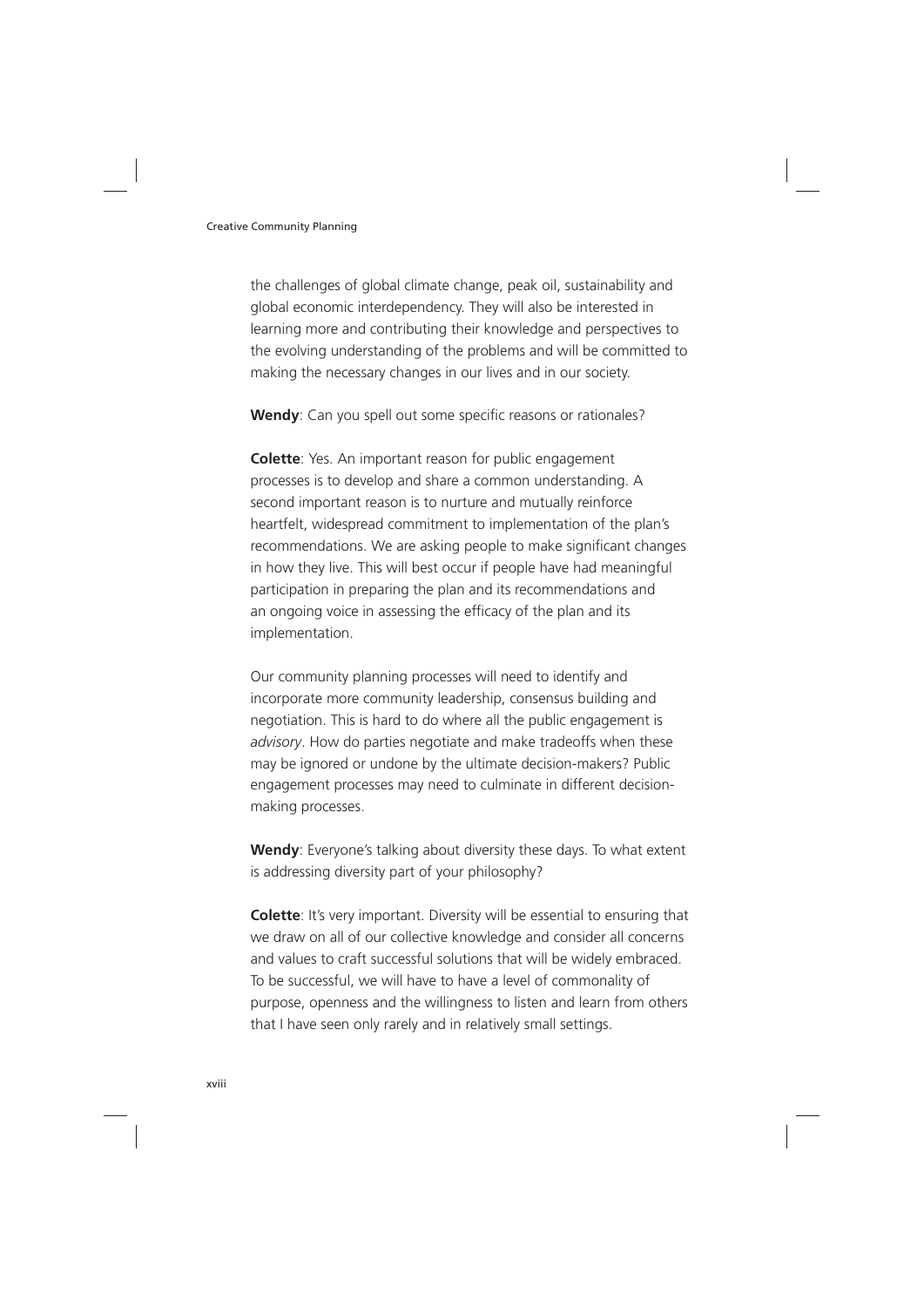**Wendy**: Thanks, Colette. It's been great talking to you about this. From the look on your face, though, you've got something more to say. What is it?

**Colette**: Oh, Wendy, I wonder, are we up to the challenge? I believe we have to be. Our existing community-planning and publicengagement approaches too often leave us in conflict and without bold enough solutions to really address our concerns. We need to energize and transform our usual ways of doing business and unleash our creativity to engage with each other, finding the paths to making a real difference.

Our conversation made me think of my friend Graeme Dunstan, an Australian activist and artist. $3$  A couple of months after my conversation with Colette, Graeme and I are sitting on the deck of our Nimbin house, reminiscing about the projects we've worked on together. We're old friends and we've had some amazing adventures in the course of community engagement. We realize that 20 years have passed since our first project together in Melbourne. I can just hear him listening to my conversation with Colette and exclaiming, 'They haven't got it!'

So no better person to speak with than the man himself. Here's a snippet of our conversation.

**Wendy**: Graeme, why is creativity important in community engagement? Why do you have to 'act out' things, as we did for VicRoads in Melbourne in 1990<sup>4</sup> and you did in the 2004 Safe Communities conference session?<sup>5</sup>

**Graeme**: It's about hearing all the voices. *All* the voices. So we are looking to find out what pops into being. I use acting because playfulness and spontaneity are the most revealing. Humans are most creative when they are excited, when they are laughing together and when they are stimulated in some way. I'm after the poetry of the moment.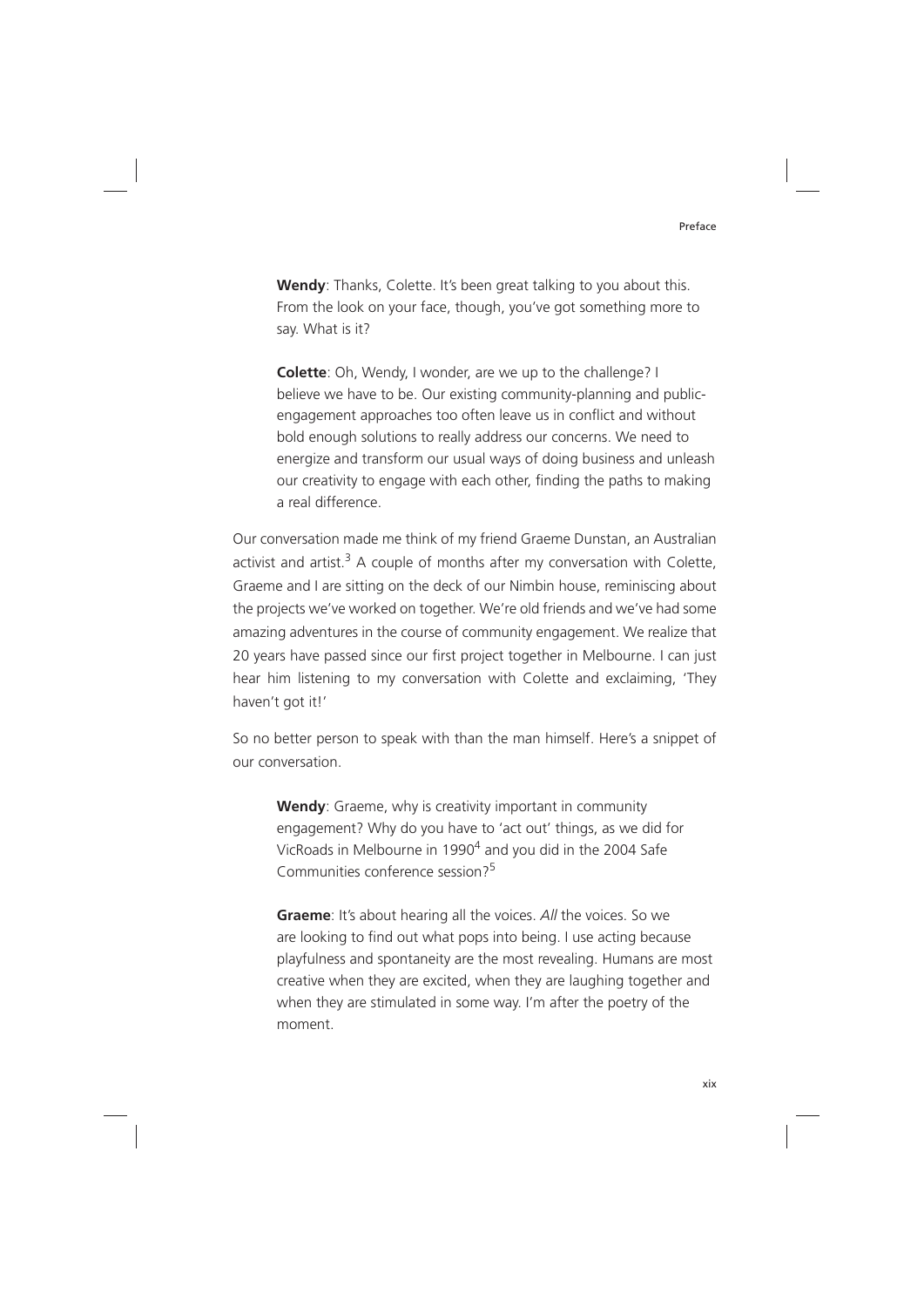And we need to be artful about it. So, I say to people, if you want to ask these questions [like ones about safe communities], let's make it artful; let's make it beautiful and let's make it memorable. We want the answers to remain with the participants, surely.

**Wendy**: Why is beauty important, Graeme?

**Graeme**: It's uplifting. It brings people together and lifts up their vision of what's possible for themselves. I ask, 'How can we make it beautiful together?' And 'How can we make this interesting and challenging?'

**Wendy**: What's one lesson you take away from the work we've done together?

**Graeme**: I've always done CCD [Community Cultural Development] work. That's been my mission since the Aquarius Festival here in Nimbin in 1973. I came back to Nimbin after Aquarius and thought it's all about creating the culture for people with different dreams. You know, they had very different dreams, those Nimbin pioneers in 1973. And I have been here – and doing this work – ever since. Now I am asking, 'How do you create a cultural movement for water in the Murray Darling basin? How do we do that and save that poor river – for future generations?'

**Wendy**: Why is this work so challenging?

**Graeme**: It's an empty field. It's an abyss. Most people are asleep in front of the TV. But, with this work, when the change comes, it sweeps them up and carries them along.

**Wendy**: What sorts of skills do you need for this 'artful' work?

**Graeme**: You need a good effort, patience and plenty of time. I've seen the transformation of social planning in the time I've been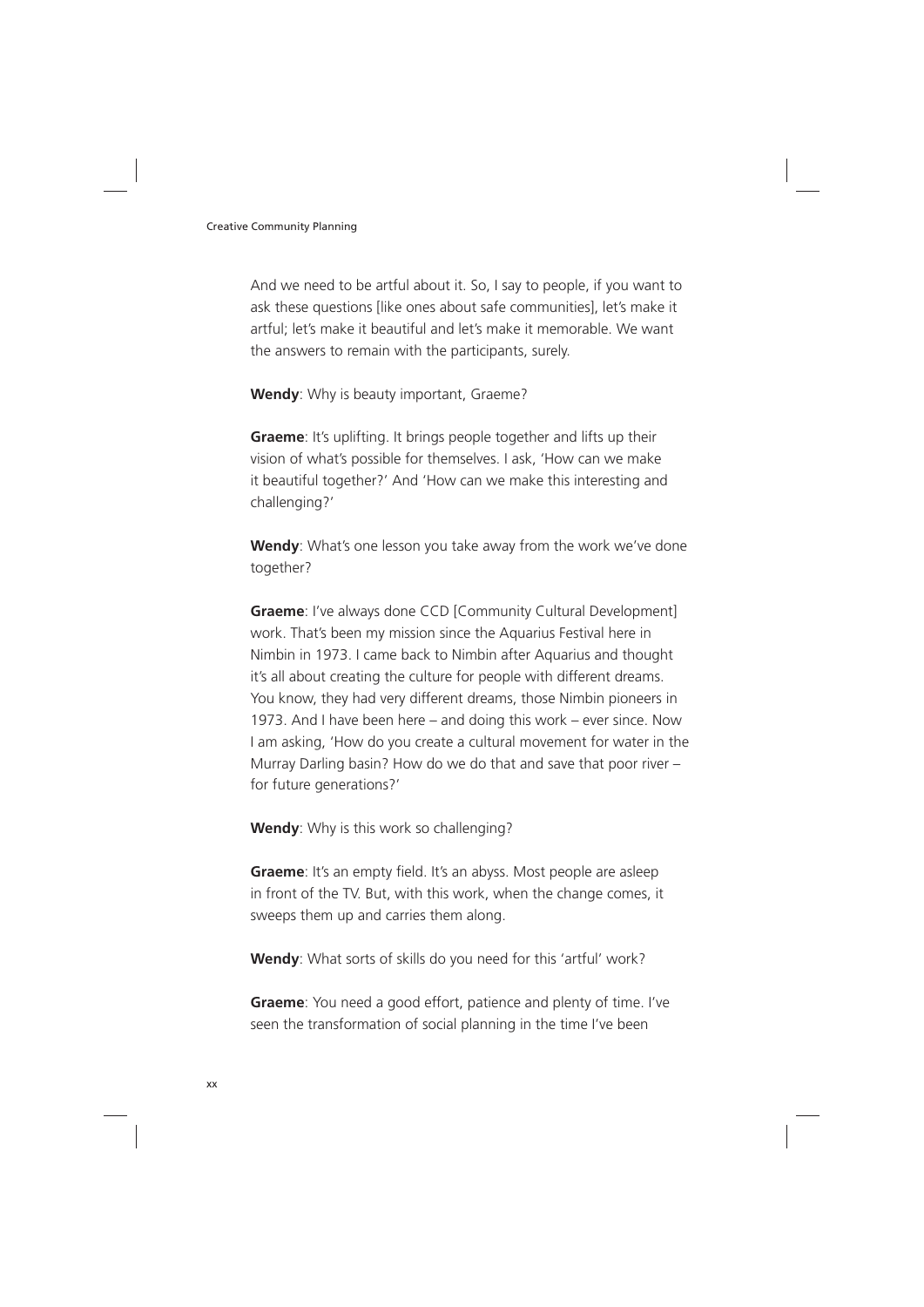working with you. Now it's changed dramatically in Australia. What we did 20 years ago – at the frontier – is now a sign of good practice.

You know, good energy is never wasted. But you need patience. I say, 'Just do it!'

**Wendy**: What do you say back to people who say that community cultural development is insubstantial, 'airy fairy' stuff?

**Graeme**: 'Lofty and impractical' is what they are saying. People often say that. But if they looked inside themselves, they'd find that this loftiness has roots that go deep. And when these [CCD] principles are put into practice, they have great influences.<sup>6</sup>

Reflecting on these two conversations, I realize how grateful I am to the people who helped me keep my creativity alight in my workplace. First would have to be my mentor, Clare Marcus, whose work I discuss briefly in Chapter 4. I've been blessed with courageous colleagues (among them the bravest would have to be Kelvin Walsh, the *tall koala* in the story about the Aurora project team workshop told in Chapter 2). And I've had courageous clients, especially Bryce Moore and Jill Lim of the now-defunct Urgent and Regional Land Authority in Melbourne. More recently, my life has been enlivened by the fire and passion of Yollana Shore, who guides me with her wisdom and whose heart-warming and heartstorming approaches to creative visualization we discuss in Chapter 4.

In many ways, this book is a reflection on engagement practices to help us get our communal heads around some of the major issues of our day such as isolation from interactions with Nature and each other, exclusion in decisionmaking processes, increasing poverty and feelings of individual hopelessness and despair. To prevent ourselves and our communities from inaction or spiritual or emotional paralysis, we feel it is important to focus on creativity, beauty, relationships and skilled facilitation. However, we find little support from much of the existing community engagement discourse preoccupied